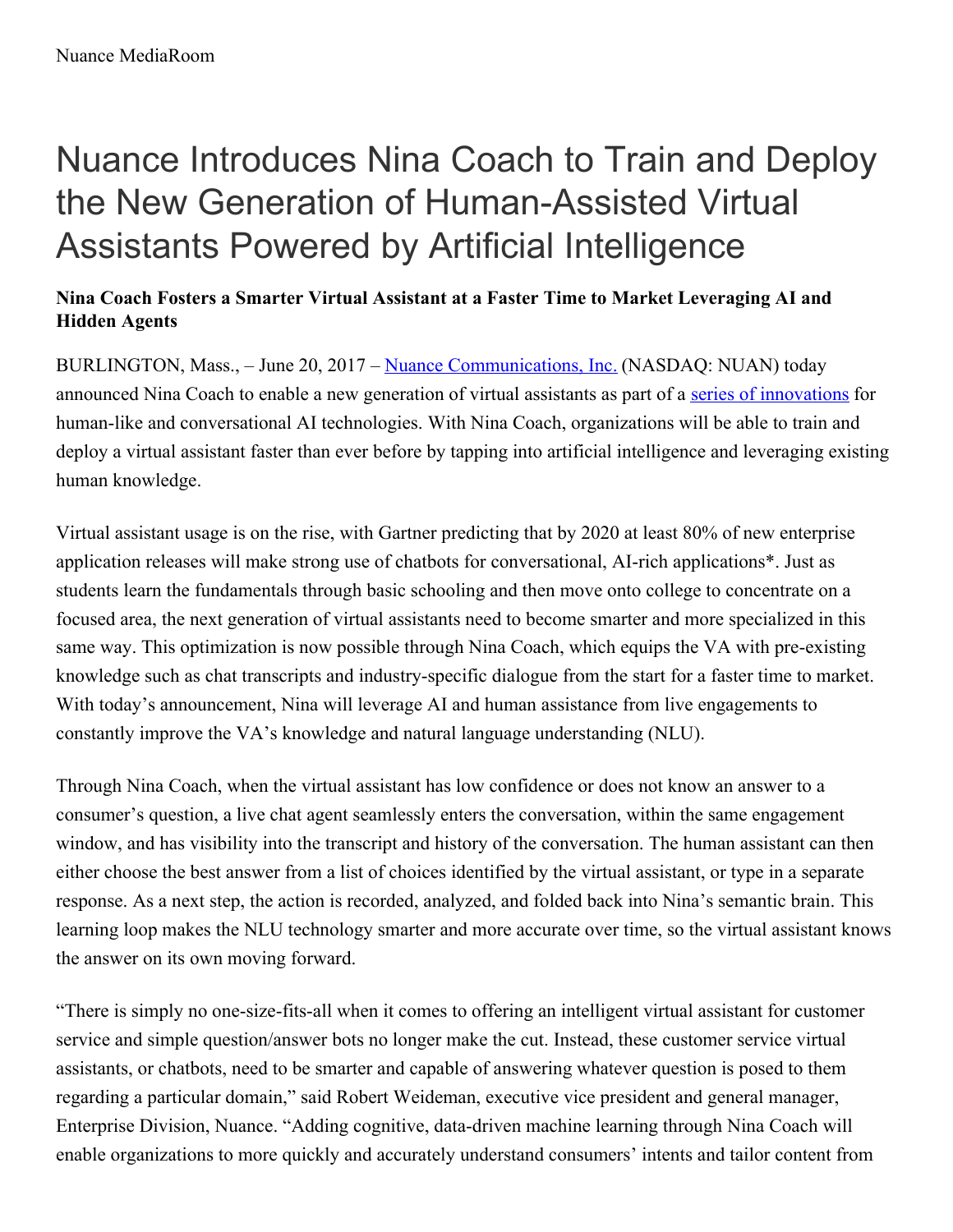the start. These more accurate and intuitive conversations build brand loyalty, reduce churn, and ultimately help organizations to obtain a faster ROI."

Nina Coach provides the following benefits to organizations:

- Reduced deployment time of Nina by creating a new virtual assistant faster, utilizing existing chat transcripts
- Improved customer satisfaction through leveraging a hidden, human agent in case the virtual assistant doesn't know the answer
- Reduced cost for optimization of the virtual assistant as Nina continuously learns from agent inputs

In a single platform, Nuance is the only vendor to combine the tooling, intelligence and analytics of natural language processing (NLP) and cognitive technologies, as well as integrated security, to deliver automated and assisted solutions targeted to Enterprise needs. Nuance recently received the highest combined rating amongst Intelligent Assistant and bot vendors in the [newly-published](http://opusresearch.net/wordpress/2017/02/07/opus-research-report-decision-makers-guide-to-enterprise-intelligent-assistants-2/) report by Opus Research, "Decision Makers' Guide to Enterprise Intelligent Assistants." Nuance outscored all other Intelligent Assistant (IA) and bot vendors that were evaluated and ranked highest for its intelligent virtual assistant, underscoring Nuance's leadership in the industry. The award-winning Nuance Nina has been adopted globally by leading brands and [organizations,](https://www.nuance.com/about-us/newsroom/press-releases/ing-introduces-voice-controlled-app-nuance.html) including the [Australian](https://www.nuance.com/about-us/newsroom/press-releases/ato-launches-nuance-nina-virtual-assistant.html) Taxation Office, [Coca-Cola](https://www.youtube.com/watch?v=GCdoVi-61LU), [Domino's](https://www.nuance.com/about-us/newsroom/press-releases/dominos.html), [Garanti](https://www.nuance.com/about-us/newsroom/press-releases/garanti-bank.html) Bank, ING [Netherlands,](http://www.nuance.com/about-us/newsroom/press-releases/dominos-virtual-assistant-powered-by-nuance.html) IP [Australia](https://www.nuance.com/about-us/newsroom/press-releases/ip-australia-launches-nuance-nina.html), [Jetstar](https://www.nuance.com/about-us/newsroom/press-releases/jetstar.html), [Swedbank](https://www.nuance.com/about-us/newsroom/press-releases/nuance-brings-human-touch-to-swedbank.html), [USAA](https://www.nuance.com/about-us/newsroom/press-releases/usaa-and-nuance-create-savings-coach-virtual-assistant.html) Bank, [Windstream](https://www.youtube.com/watch?v=0PXJ0xbu7nE) and more. Most recently, Domino's Australia announced that Nina is powering the Domino's DRU Assist virtual assistant.

For more information about Nina Coach, please go [here](https://www.nuance.com/omni-channel-customer-engagement/digital/virtual-assistant/nina.html).

\*Gartner, Inc. " Top 10 Strategic Technology Trends for 2017: Conversational Systems ," March 21, 2017.

[\(Tweet](https://ctt.ec/qf14a) this news): Nuance introduces Nina Coach to train and deploy the new generation of human-assisted #virtualassistants http://bit.ly/2tFCOKS

## **About Nuance Communications, Inc.**

Nuance Communications, Inc. (NASDAQ: NUAN) is the pioneer and leader in conversational and cognitive AI innovations that bring intelligence to everyday work and life. The company delivers solutions that can understand, analyze and respond to human language to increase productivity and amplify human intelligence. With decades of domain and artificial intelligence expertise, Nuance works with thousands of organizations – in global industries that include healthcare, telecommunications, automotive, financial services, and retail – to create stronger relationships and better experiences for their customers and workforce. For more information, please visit [www.nuance.com](http://www.nuance.com/).

*Trademark reference: Nuance and the Nuance logo are registered trademarks or trademarks of Nuance Communications, Inc. or its af iliates in the United States and/or other countries. All other trademarks*